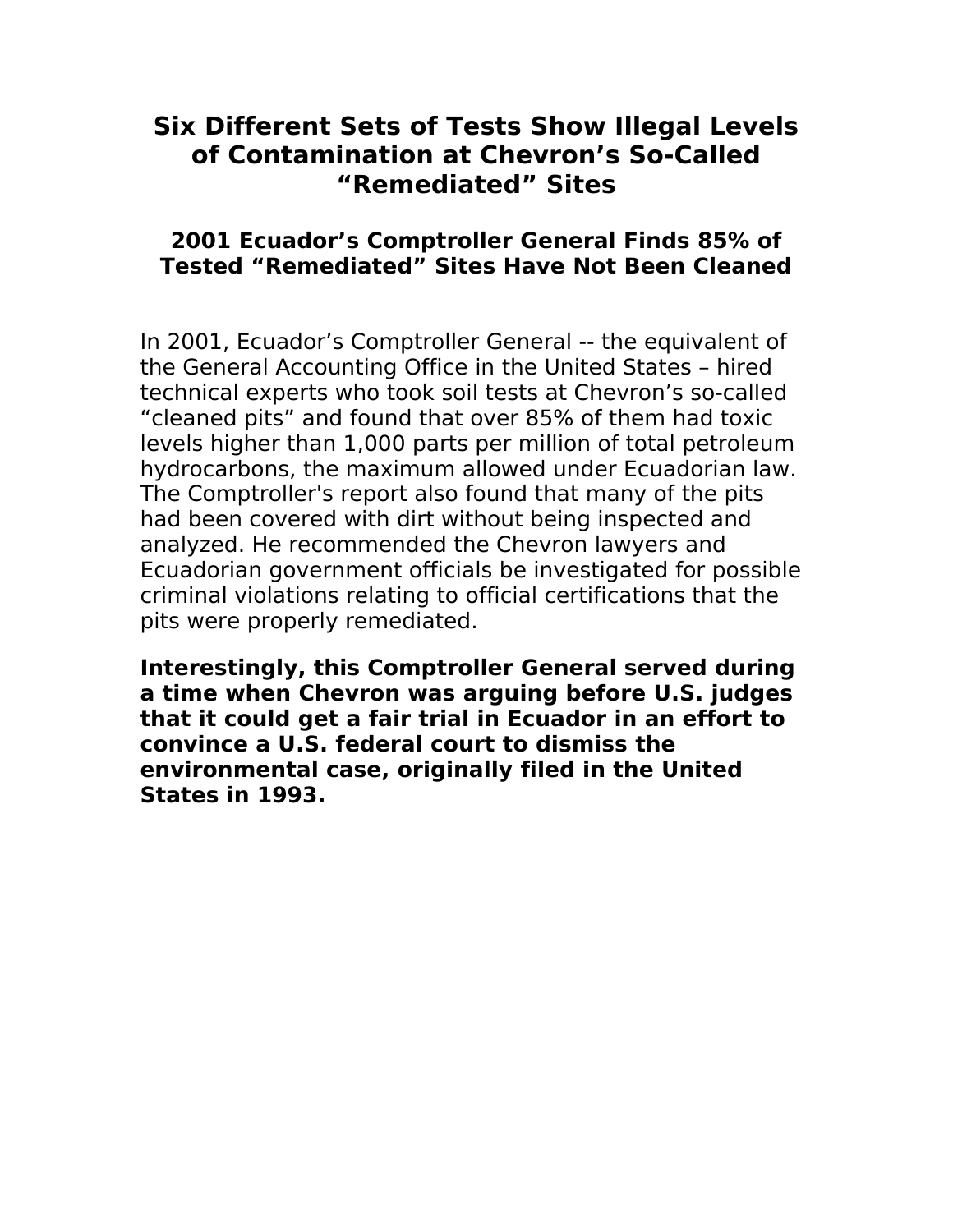# **2007 Chevron's Tests At Remediated Sites**

| <b>Well Site</b> | Pit            | <b>TPH</b><br><b>Chevron</b> | <b>TPH</b><br><b>Plaintiffs</b> | <b>EC Law/US Stan.</b> |
|------------------|----------------|------------------------------|---------------------------------|------------------------|
| Lago Agrio 6     | 1              | 1,300                        | 1,000                           | 100                    |
| Sacha 53         | 3              | 1,700                        | 1,000                           | 100                    |
| Shushufindi 24   | 1              | 2,000                        | 1,000                           | 100                    |
| Sacha 57         | 1              | 2,400                        | 1,000                           | 100                    |
| Sacha 6          | 3              | 2,600                        | 1,000                           | 100                    |
| Sacha 10         | 1              | 2,802                        | 1,000                           | 100                    |
| Shushufindi 48   | 4              | 3,000                        | 1,000                           | 100                    |
| Sacha 51         | 1              | 3,100                        | 1,000                           | 100                    |
| Sacha 6          | 1              | 3,300                        | 1,000                           | 100                    |
| Sacha 85         | 2              | 4,300                        | 1,000                           | 100                    |
| Shushufindi 48   | 2              | 5,000                        | 1,000                           | 100                    |
| Sacha 94         | 1              | 5,600                        | 1,000                           | 100                    |
| Sacha 51         | 4              | 7,200                        | 1,000                           | 100                    |
| Sacha 65         | 2              | 7,519                        | 1,000                           | 100                    |
| Sacha 57         | $\overline{2}$ | 8,100                        | 1,000                           | 100                    |
| Sacha 94         | $\overline{2}$ | 8,700                        | 1,000                           | 100                    |
| Shushufindi 48   | 3              | 13,000                       | 1,000                           | 100                    |
| Sacha 21         | 2              | 17,000                       | 1,000                           | 100                    |
| Sacha 85         | 1              | 20,000                       | 1,000                           | 100                    |
| Sacha 51         | 5              | 63,000                       | 1,000                           | 100                    |
| Lago Agrio 16    | 1              | 176,096                      | 1,000                           | 100                    |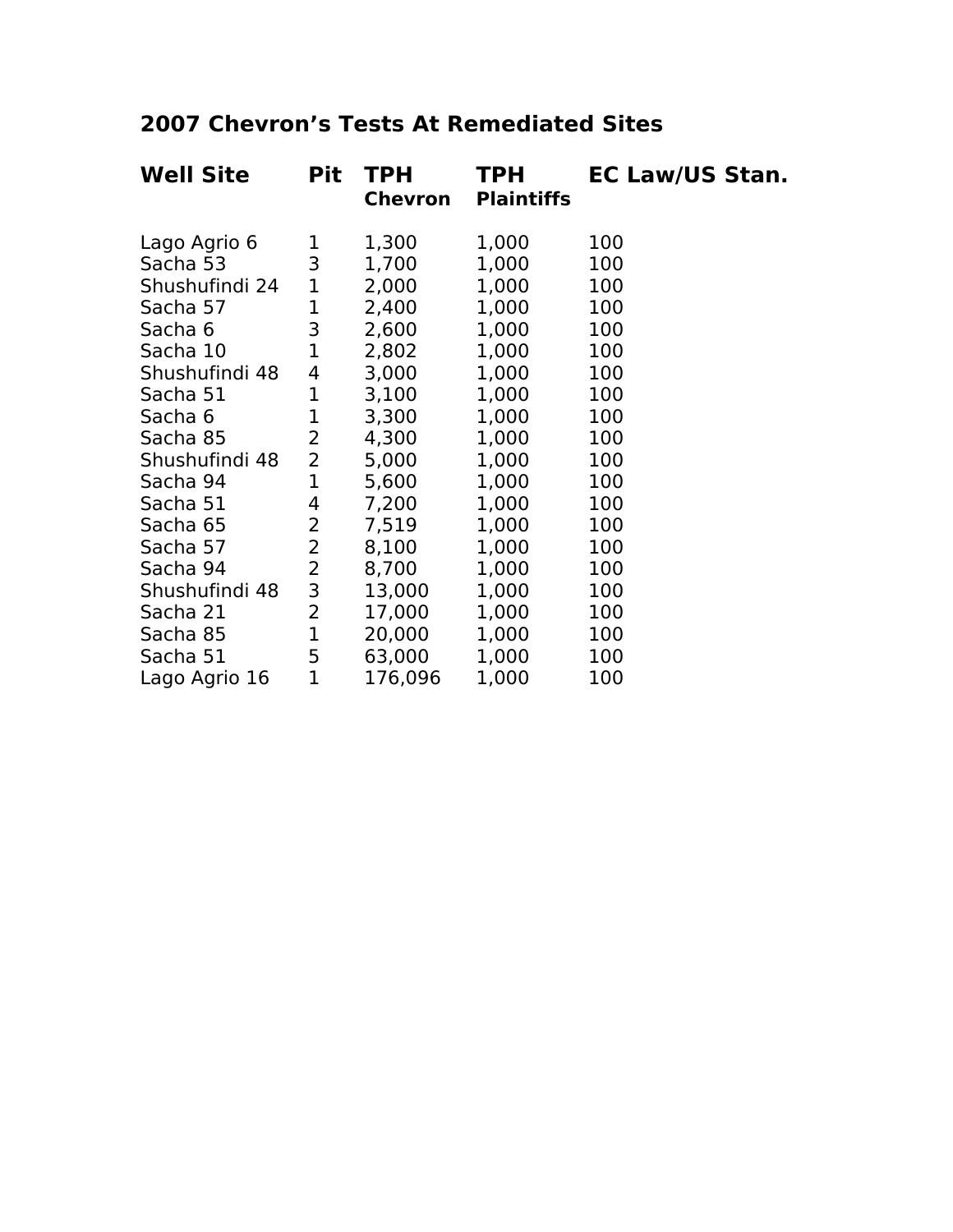# **2007 Plaintiffs Tests At Remediated Sites**

| <b>Well Site</b> | <b>Pit</b>     | <b>TPH</b><br><b>Plaintiffs</b> | <b>EC Law/US Standard</b> |
|------------------|----------------|---------------------------------|---------------------------|
| Shushufindi 24   | 1              | 2,000                           | 1,000/100                 |
| Shushufindi 24   | 2              | 2,180                           | 1,000/100                 |
| Shushufindi 48   | 1              | 2,700                           | 1,000/100                 |
| Shushufindi 21   | 1              | 3,133                           | 1,000/100                 |
| Yuca 2b          | 1              | 3,876                           | 1,000/100                 |
| Shushufindi 25   | 2              | 4,432                           | 1,000/100                 |
| Lago Agrio 2     | $\mathbf 1$    | 4,777                           | 1,000/100                 |
| Shushufindi 18   | $\mathbf 1$    | 4,881                           | 1,000/100                 |
| Shushufindi 7    | 1              | 5,334                           | 1,000/100                 |
| Shushufindi 25   | 3              | 5,574                           | 1,000/100                 |
| Shushufindi 45A  | 3              | 5,721                           | 1,000/100                 |
| Shushufindi 13   | $\mathbf 1$    | 7,415                           | 1,000/100                 |
| Sacha 53         | $\mathbf 1$    | 7,430                           | 1,000/100                 |
| Shushufindi 27   | 1a             | 10,452                          | 1,000/100                 |
| Shushufindi 25   | 1              | 10,956                          | 1,000/100                 |
| Shushufindi 7    | $\overline{2}$ | 12,715                          | 1,000/100                 |
| Shushufindi 45a  | 1a             | 13,290                          | 1,000/100                 |
| Shushufindi 67   | 1              | 13,587                          | 1,000/100                 |
| Shushufindi 21   | $\mathbf 1$    | 16,033                          | 1,000/100                 |
| Shushufindi 27   | $\mathbf 1$    | 26,413                          | 1,000/100                 |
| Sacha 65         | 1              | 32,444                          | 1,000/100                 |